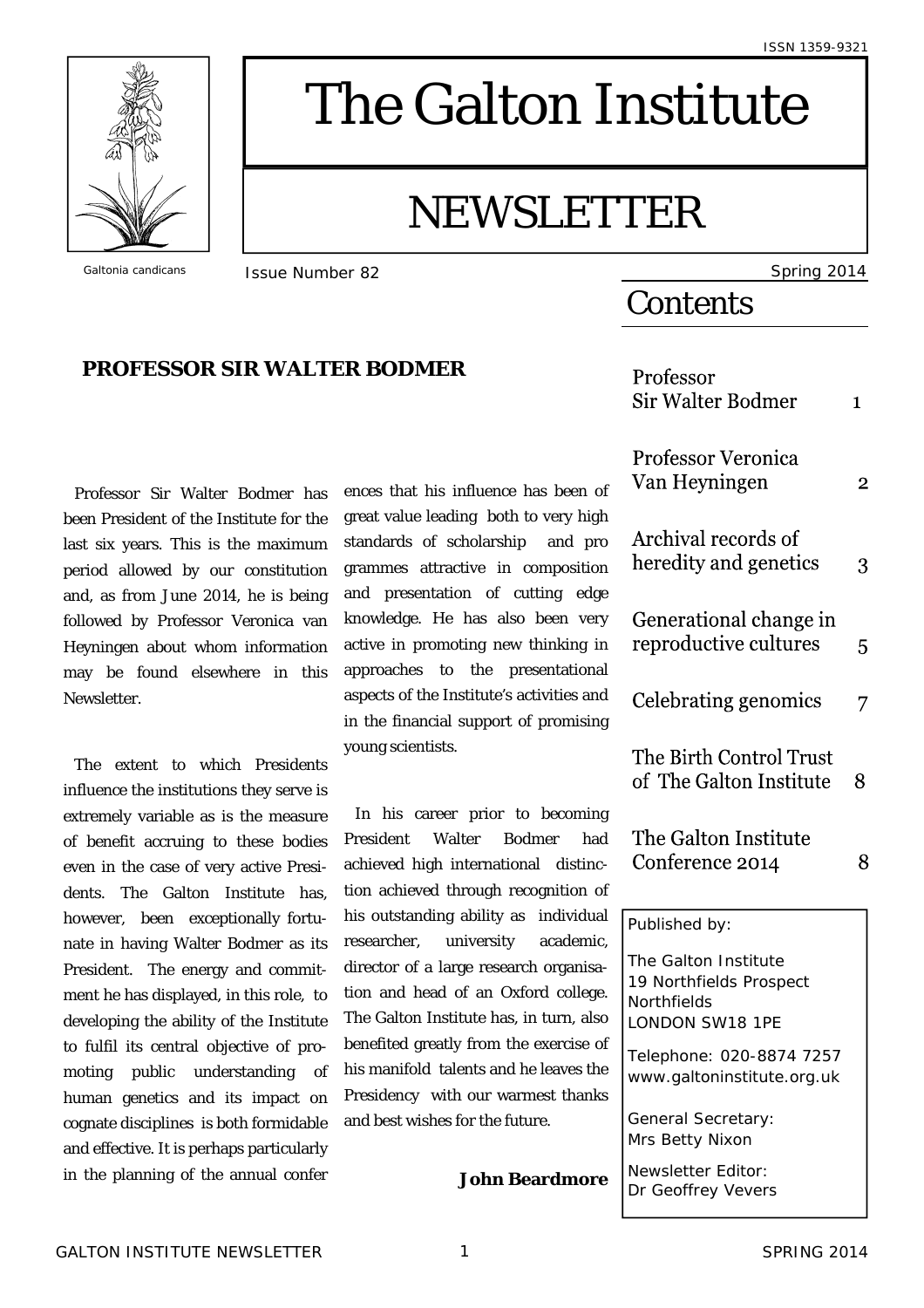### **Professor Veronica van Heyningen the next President of The Galton Institute**

Veronica van Heyningen has been elected as the next president of The Galton Institute and will take up this role following the AGM in June 2014.

 Born in Hungary, Veronica was educated almost entirely in the UK, going to school in Leicestershire; followed by undergraduate studies (1965-1968) at Girton College, University of Cambridge in Natural Sciences with a final year focus on Genetics; a Master of Science degree from Northwestern University, Evanston Illinois; and a doctorate on early human gene mapping, completed in 1973, at the University of Oxford under the guidance of Walter Bodmer.

 Supported by a prestigious Beit Memorial postdoctoral fellowship, Veronica was able to move in 1974 to Peter Walker's MRC Mammalian Genome Unit in Edinburgh when her husband was appointed University Lecturer in Biochemistry. Their son and daughter were born in 1975 and 1976 in Edinburgh.

 In 1977 Veronica took up a tenuretrack postdoctoral position at what is now the MRC Human Genetics Unit. Her early work there focussed on making and using monoclonal antibodies to explore the function of cell surface MHC class 2 proteins and also a number of other diseaserelated soluble protein markers.

 In 1984, as a tenured junior group leader, she set out on a fruitful interaction with Nick Hastie and several international collaborators to identify the Wilms' tumour predisposition gene (WT1) and the aniridia gene which turned out to be PAX6.

 PAX6 has remained a major focus of Veronica's work, starting with clinical and molecular observations in patients; the group has explored multiple aspects of the function of this gene: complex expression patterns and their control by distant non-coding conserved elements, evolutionary features and molecular interaction including those with SOX2 and OTX2, other eye malformation genes identified in the lab.

 Another aspect of human disease pursued by the group is the underlying causes and mechanisms of phenotypic variation. The work has yielded over 200 peer-reviewed publications it was supported by MRC core funding as well as a number of additional grants, including from the European Union, the Medical Research Council, the Wellcome Trust and various eye charities.



Professor Veronica van Heyningen

 An important early recognition and support was provided by a Howard Hughes International Research Scholarship for five years from 1993. Around this time, Veronica was appointed the Head of her Section (Medical and Developmental Genetics) at MRC HGU. Other honours include election to Fellowships of the Royal Society (2007), Royal Society of Edinburgh (1997), Academy of Medical Sciences (1999); EMBO Membership (2002); and appointment as CBE (Commander of the British Empire) in 2010. Veronica was also President of the European Society of Human Genetics (2003) and of the Genetics Society (2009- 2012).

 Membership of the Human Genetics commission for its first six years, from 2000, provided an opportunity for Veronica to make contributions to the debate in public fora on important ethical issues around new genetic technologies, their applications in medicine and their societal impacts. These interests were consolidated by affiliation to the Edinburgh arm of the ESRC Genomics Network in the School of Social Sciences, including co-supervision of a PhD about perceptions of stem cell research. Veronica has given a number of public lectures, for example to the University of the Third Age, in Edinburgh.

 At the end of 2012 Veronica officially retired from the MRC Human Genetics Unit, University of Edinburgh, but continues to pursue several ongoing projects there and also has established new ones at the Institute of Ophthalmology, University College London. She is Honorary Professor at both universities. She continues to serve on a number of committees (e.g. as Chair of the Muscular Dystrophy Campaign's grant committee; member of Council at the Academy of Medical Sciences) and on several scientific advisory bodies (e.g. Chair of the SAB at the Centre for Genome Research in Barcelona). She is also the Patron of the patient organisation Aniridia Network UK.

#### **Dian Donnai**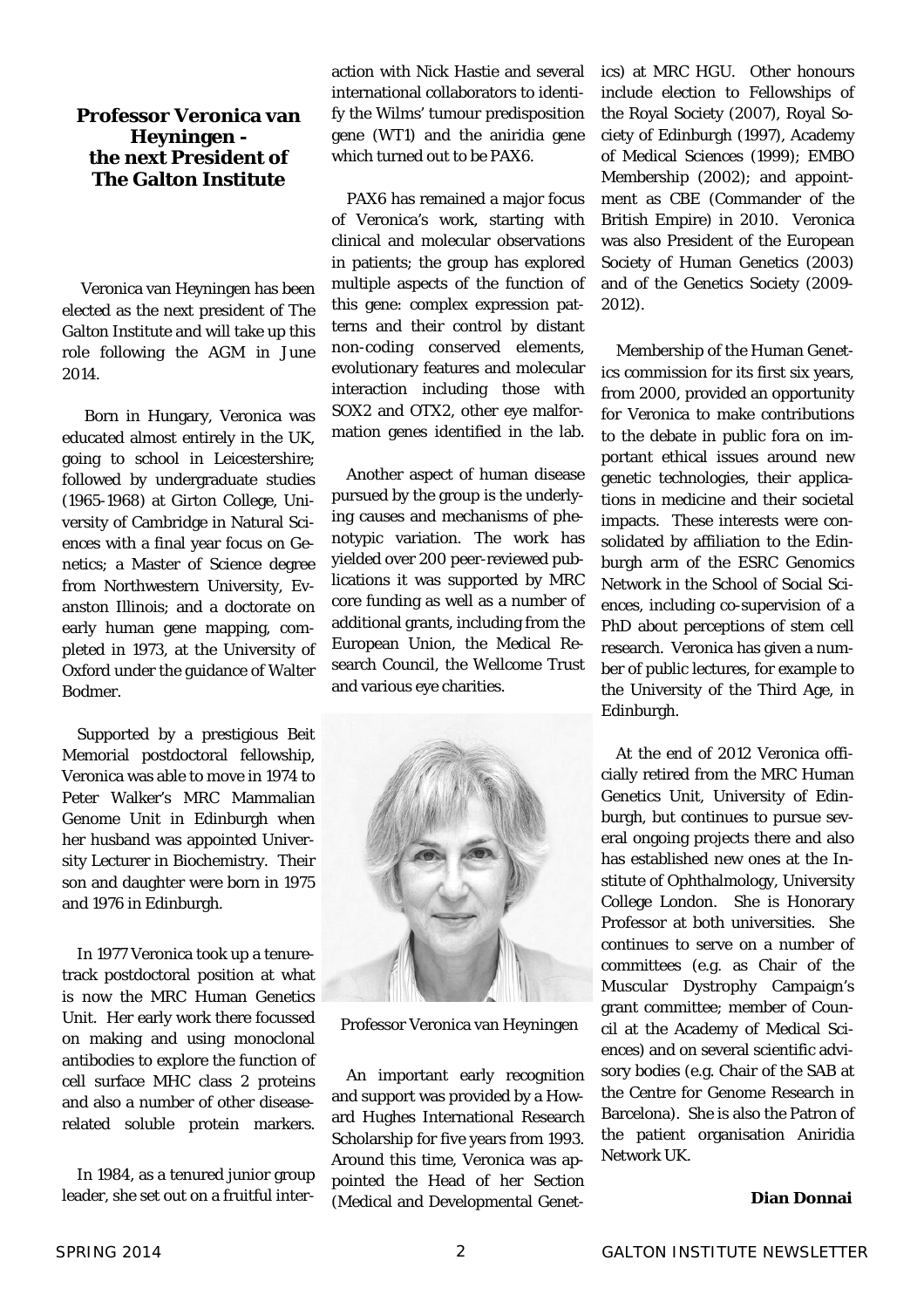#### **Archival records of heredity and genetics**

**Lesley A. Hall**  Wellcome Library

 A significant amount of material relating to the study of heredity and genetics has already been digitised and is now available online for the benefit of researchers. Charles Darwin in particular is well-represented on the World Wide Web. The University of Cambridge has undertaken a massive project to bring together his correspondence as a digital resource,**<sup>1</sup>** while Darwin Online provides access to texts of his published works, besides an image gallery of manuscript materials from the Darwin papers in Cambridge University Library.**<sup>2</sup>** Cambridge University Library holds the major collection of Darwin material, although some items are to be found in other repositories. The Natural History Museum has undertaken a similar project for the correspondence of Alfred Russel Wallace.**<sup>3</sup>**

The recently launched digital project, 'Codebreakers: makers of modern genetics',**4** draws not only on the rich resources of the Wellcome Library – books and journals of relevance as well as collections including the archive of the Eugenics Society,**<sup>5</sup>** the papers of Carlos Paton Blacker, and of Francis Crick, co-discoverer of DNA - but also the holdings of partner institutions: University College London, King's College London, Glasgow University, and Cold Spring Harbor Laboratory, Long Island, New York, USA, bringing together an impressive array of twenty important archival collections and making them digitally available via the Wellcome Library website. These include, besides Crick's papers, those of James Watson, Maurice Wilkins and Rosalind Franklin.



Francis Crick, sketch of the double helix of DNA, c. 1953, Crick papers, Wellcome Library PP/CRI/H/1/16

 It provides a valuable starting point for the researcher, accessible from the comfort of their own home providing they have registered (it is possible to e-register online) as Library users.**<sup>6</sup>** They may not only view the contents of these collections (apart from some items restricted under the Data Protection Act, which still have to be consulted in person in the Library), but download images as pdfs or high- or low-resolution jpegs. However, its coverage of the subject is as yet far from exhaustive and much material as yet remains undigitised.

 The Wellcome Library holds a significant amount of archival and manuscript material on heredity and genetics,**<sup>7</sup>** not all of which has so far been included in Codebreakers - the Archives and Manuscripts catalogue, with further details, can be found at http://archives.wellcomelibrary.org – but it is far from the sole repository anyone interested in the history of these topics is likely to want to visit. For example, two major collections of early pioneers, the papers of Sir Francis Galton<sup>8</sup> and of his disciple Karl Pearson, <sup>9</sup> are both held in University College London but have not yet been made digitally available. There are also substantial groups of papers of J. B. S. Haldane held elsewhere than

UCL. Sir Walter Bodmer's papers have been acquired by the Bodleian Library, which also holds papers of E. B. Ford, C.D. Darlington, and J. R. Baker.**10** The papers of R. A. Fisher are at the University of Adelaide: although he had had no academic connection with this institution, he had retired to Adelaide in 1959, dying there in 1962. A digitisation project is in progress.**<sup>11</sup>**

A very substantial collection of materials relating to genetics in the American context is to be found the American Philosophical Society Library in Philadelphia,**12** which holds records of numerous notable US geneticists and influential organisations, and their interactions with UK counterparts, as well as some holdings of papers of British scientists. Cold Spring Harbor Laboratory also holds significant collections of personal papers of scientists associated with it,<sup>13</sup> as well as its own institutional archives and those of its predecessors. **14** 

In many instances, records of an individual are most likely to be found among the special collections of the library of the institution at which they worked, although this is not necessarily a good guide in the case of those who had peripatetic careers, or papers may be scattered in several different locations. It is probable that the library of any institution which was a particularly noted centre of genetic research will include papers of individual researchers, the records of departments, laboratories and research units, and also possibly of relevant societies and associations. For example, the John Innes Centre Historical Collection not only holds the papers of several eminent individuals who were associated with it, including William Bateson and C. D. Darlington, but also the papers of the Nitrogen Fixation Laboratory and of the Genetical Society. **<sup>15</sup>**

 The first resort for finding out about the papers of any specific individual or institution is the National Register of Archives, maintained by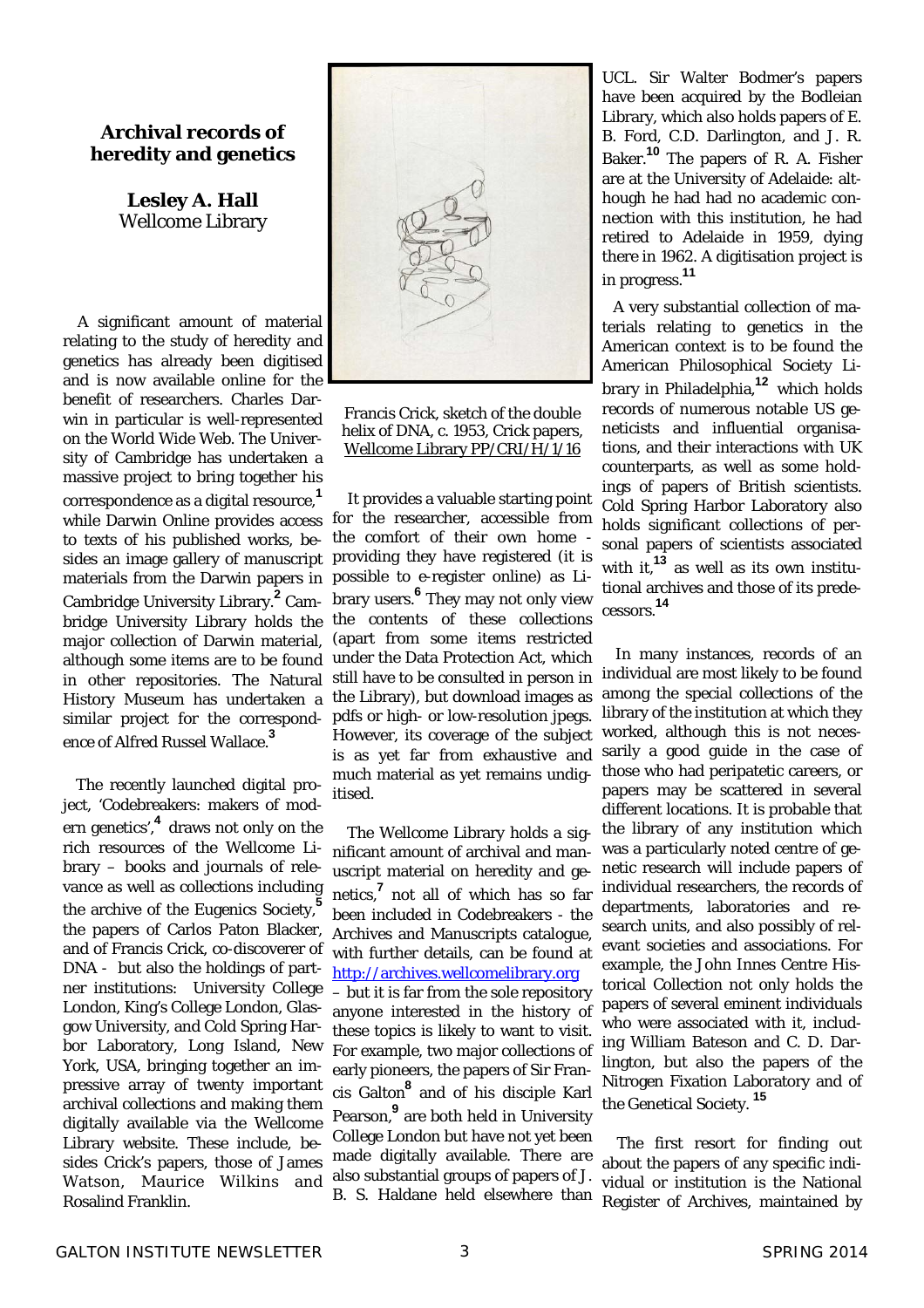point for the collection and dissemi-of Health and even the Foreign Ofnation of information on the wherea-fice. bouts of manuscripts and archives. It is searchable by personal and corporate names, and in the case of individuals, by the terms used in the description (e.g. 'geneticist').**16** The NRA is particularly useful as besides indicating the location of an individ- identifying and locating individuals ual's own personal papers, it lists and institutions of interest and dissignificant groups of correspondence covering whether historical records with family, friends and colleagues to survive and if arrangements have be found among their papers.

the Historical Manuscripts Commis-tive, Department of Education and sion, which is now part of The Na-Science, the Agriculture, Fisheries tional Archives. This is a central and Food Department, the Ministry

> The Wellcome Library is currently engaged in an exciting new initiative to collect and preserve the records of the Human Genome Project. The preliminary steps of this involve already been made for their transfer



Eugenics Society exhibition stand, 1930s, Wellcome Library, Eugenics Society archives, SA/EUG/G.40

and the archives of institutions, societies and funding bodies, the records of central government held in The National Archives may also prove useful: the records of the Medical Research Council are a particularly rich resource for material on genetics in the twentieth century, even if they do not contain the records of specific MRC research units – the archives of the MRC Blood Group Research Unit, for example, are now in the Wellcome Library and form part of Codebreakers, along with the papers of Robert Race and Ruth Sanger. Additional relevant material can be found in the records of the Health and Safety Commission and Execu-

Besides the papers of individuals to suitable repositories for the benefit of future researchers, and to encourage both individuals and organisations to think about the records they are creating and to take measures for the preservation for special/digital/fisher/aims.html posterity. This enterprise involves **<sup>12</sup>**http://www.amphilsoc.org/library some specific challenges because of the significance of computing and digitally-born records in the study of the genome. A number of collections have already been transferred to the collections/about-special-collections have already been transferred to the Wellcome Library or have been promised: the first is already catalogued and available to researchers (a special prefix, GRL, identifies Human Genome Project collections in the Archives and Manuscripts catalogue).

#### **ENDNOTES:**

**<sup>1</sup>**http://www.darwinproject.ac.uk/ darwins-letters

**2** http://darwin-online.org.uk/

**3** http://www.nhm.ac.uk/researchcuration/scientific-resources/collections/ library-collections/wallace-lettersonline/index.html

**<sup>4</sup>**http://wellcomelibrary.org/using-thelibrary/subject-guides/genetics/makersof-modern-genetics/

**5** For further information on this particular archive, see Lesley A. Hall, 'Illustrations from the Wellcome Institute Library: the Eugenics Society archives in the Contemporary Medical Archives Centre', *Medical History*, Vol. 34 no. 3, July 1990 http://

www.pubmedcentral.nih.gov/ pagerender.fcgi?

tool=pmcentrez&artid=1036145&pagein dex=1 and 'The Eugenics Society archives in the Wellcome Library for the History and Understanding of Medicine', *Galton Institute Newsletter*, 45, Sep 2002 http://

www.galtoninstitute.org.uk/Newsletters/ GINL0209/

Eugenics\_Society\_Archives.htm

**6** http://wellcomelibrary.org/using-thelibrary/joining-the-library/

**7** Downloadable pdf available at : http:// wellcomelibrary.org/content/ documents/31302/heredity-and-geneticsarchives.pdf

**8** http://www.ucl.ac.uk/library/specialcoll/galton.shtml

**9** http://www.ucl.ac.uk/library/specialcoll/kpearson.shtml

**<sup>10</sup>**http://www.bodleian.ox.ac.uk/bodley/ finding-resources/special/ western\_rarebooks/scientific

**<sup>11</sup>**http://www.adelaide.edu.au/library/

**<sup>13</sup>**http://library.cshl.edu/personalcollections/about-personal-collections

**<sup>14</sup>**http://library.cshl.edu/special-

**<sup>15</sup>**http://www.jic.ac.uk/corporate/ services-and-products/library/historicalcollections.htm

**<sup>16</sup>**http://www.nationalarchives.gov.uk/ nra

**<sup>17</sup>**http://nationalarchives.gov.uk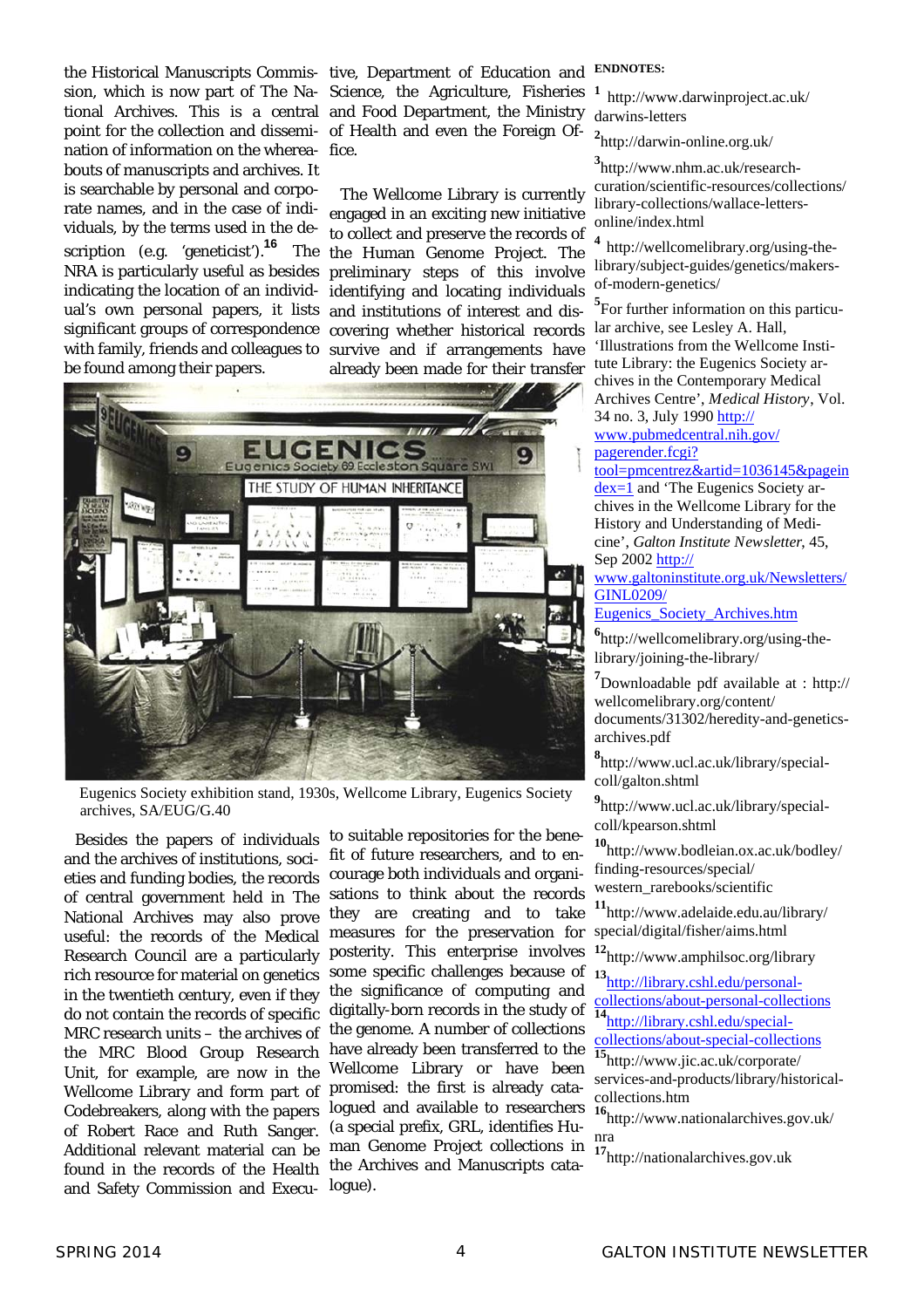### **Generational change in reproductive cultures**

Fertility and Reproduction Studies Group seminars University of Oxford Autumn/Michaelmas term 2013

 This timely seminar series, generbringing up of children.

increasingly prominent in political meaning. Contemporary 'parenting', plored how their relationships with and social discourses. New Labour they argued, is characterised by its their mothers influenced their mothpolicies that aimed to reform the privatized focus on the mother and ering. Davis proposed the psychoanparenting practices of 'socially ex-father, at the expense of allo-alytic theories of Nancy Chodorow to cluded' families have developed into parenting; deference to expert au-be useful in understanding how Coalition policies aimed at redress-thorities; child-centrism; labour in-motherhood is reproduced across ing the inter-generational inadequa-tensity and emotional burdens; and generations, in both its conscious cies of the '100,000 troubled fami-expense. Importantly, this new cul-and unconscious dimensions. Intrilies'. Amidst these policy-driven anx-ture of 'intensive parenting' is not guingly, whilst Faircloth and Lee ieties, this seminar series provided a undergirded by material concerns proposed that the 1970s were a crucorrective to assumptions about in- about children's health or safety, as cial period for the emergence of ter-generational continuities 'problematic' parenting. The eight been healthier or safer. Rather, it is across the decades of her study there diverse papers demonstrated pro-because perceptions of children have were some women who wanted to found *changes* across generations, as changed. Children are seen as vul- emulate the kinds of mothering pracparents chose to make selective and nerable and perfectible; the role of tices that they had experienced in critical use of the practices, cultures parents has taken on a concomitant-their own childhoods, but others and narratives with which they be-ly greater importance. lieved they had been brought up.

 More importantly, many of the erational shifts towards 'parenting do things differently. The idea of copapers considered generational culture', **Rosalind Edwards** and hort changes over this period thus change not from the perspective of **Val Gillies** (University of South-seems to be much more complicated. *cohorts*, but in terms of *interactions*  ampton and London South Bank *across generations within families*. University) compared everyday ac-The papers explored the *subjective*  counts of parenting in the 1960s with **Sarah Salway** (Sheffield Hallam *processes* through which parenting contemporary ideas about a practices and advice are resisted, 'parenting deficit'. Whilst British Sheffield) presented narrative data taken on or negotiated. Studies of politicians today claim that working class, minority and non-'disengaged parenting' was not the and Sheffield. They examined faheterosexual British families provid- issue in the past that it is now, Ed- thers' memories of their own fathers, ed new perspectives. Studies from wards and Gillies showed that these and demonstrated their significance non-western societies such as Ama- invocations of a 'golden age' of fami- in providing a model against which zonia, Japan and the Caribbean ly in the 1950s and 60s are histori- they evaluated themselves. To date, brought out the diversity of repro-cally inaccurate. They have re-South Asian fathers have been stere-

ductive cultures that cannot be sub-analysed the archives of classic studsumed under 'parenting culture'. ies of working class British commu-Uniquely, the seminar series also nities from the 1960s, such as Denes.

ously funded by **The Galton Insti-**emerged a new and particular lan-*generational relations* as a nexus for **tute** and the University of Oxford's guage for bringing up children in the analysis. Two of these papers fo-Institute of Social and Cultural An-west: that of 'parenting'. The use of cussed on *memories* or *construc*thropology, set out to examine inter-the noun 'parent' as a verb, 'to *tions of one's own parents*. **Angela**  generational transmission in the parent', used to mean 'to beget'. **Davis** (University of Warwick) pre-In Britain, parenting has become Faircloth and Lee, and has shifted in tween the 1960s and 1980s, and ex- The paper by **Charlotte Fair-**into the night; and accidents were **cloth** and **Ellie Lee** (University of relatively frequent. By today's stand-Kent) set the stage by reviewing re-ards, the parenting practices recent debates on 'parenting culture' in vealed in the data would likely be countries like Britain. Whilst adults condemned as irresponsible. have been caring for infants and children for millennia, there has However, use of 'parenting' has esca-sented oral histories with British lated since the 1970s, according to women who became mothers bechildren have, by all accounts, never 'parenting culture', Davis found that

Building on this depiction of gen-ed by their mothers and seeking to

brought together historians with so-nis Marsden's study of Salford slum ciologists and anthropologists work-rehousing. In the 1960s, babies were ing on inter-generational inheritanc-routinely left alone so that mothers could go to work; young children played outdoors, unsupervised, late

> Other papers examined *inter*constructed a narrative of distancing themselves from the model present-

 Similarly, **Punita Chowbey** and University and the University of claim that on South Asian fathers in London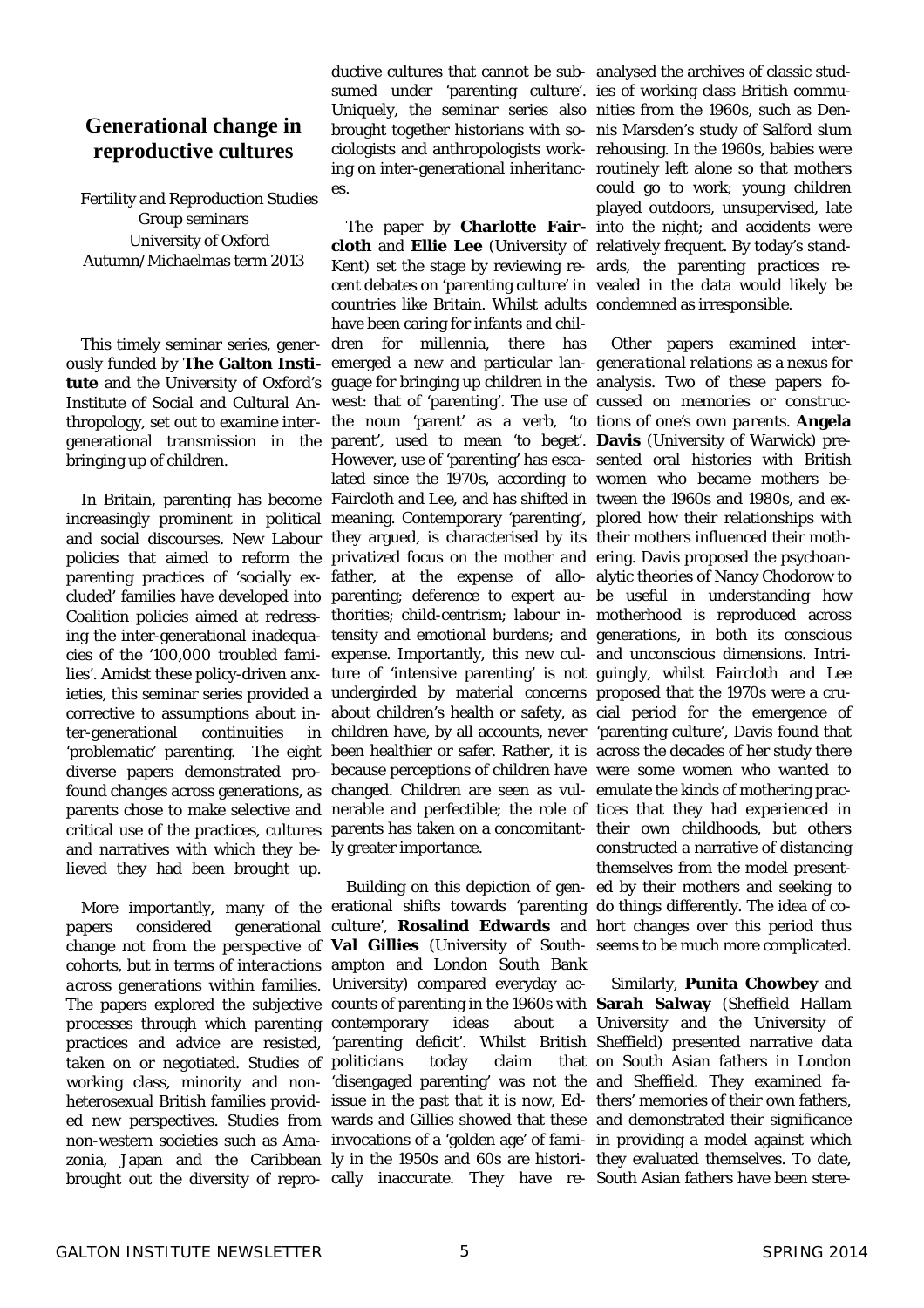otyped in terms of a 'deficit' model. with their parents after telling them West Amazonian culture as intensely Existing work has suggested inter-that they were pregnant. However, in focussed on reproduction, the Dogenerational transmission 'deficits' as fathers replicate their for single mothers in Japan, the own experience, such that, for exam-women felt caught in the moral bind (University of St Andrews) superfithe majority of fathers were actually cal support. *reconstructing* their role and identities in relation to their memories of

about parenthood.

culture. **Ekaterina** (University of Oxford) examined ille-fish-like body. Today too, babies are Communication across generations, gitimate pregnancies in Japan. born not-quite human, and are made moral judgements, emulation and Whilst Japan has undergone similar into human persons through these distancing, and myths and memories trends of increased sex outside mar-bathing practices, as well as other emerged as central elements that are riage and divorce as in the west, the forms of care. In this portrait of inter drawn upon in the bringing up of proportion of children born outside -generational transmission through children, a picture which offsets poliwedlock has stayed at 2 per cent *embodied practice* and the *narration*  cy discourses on inter-generational since the 1950s. Social surveys con- *of myth*, it is significant to note that inadequacies and 'parenting deficits'. tinue to demonstrate extensive moral health professionals now advise the disapproval for women who become Xie to bathe babies infrequently, and pregnant outside marriage. In this in warm water, in the interest of the ed that people sometimes grappled context, the women Hertog worked baby's health; yet Xie women com-with fragments of 'parenting culture', with experienced extreme anxieties plain that "white people just don't the authority of these cultural expecabout telling their parents that they know". were pregnant, and most experienced a rupture in their relationships

their fathers. They recognized how across generations was also brought lenged these stereotypes by salvaging their fathers had been constrained by out in the ethnographic work of **Eliz-**men's experiences of kinship, and their recent migration to Britain, ill-**abeth Rahman** (University of Ox-specifically, the experiences of older paid shift work as well as patriarchal ford/Anglo-Spanish Foundation) on men. 'Papa', in Francophone creole, models of fatherhood, but they want-the Xie people in North-West Ama-is a respectful term for 'grandfather', ed more involvement for themselves. zonia. She examined Amazonian but one that conveys informality, Moving on from memories to *com-*and infants, which are morally val-tice. The 'papas' he worked with are, munication between generations, ued to a high degree. A newborn is as they age, becoming more closely **Robert Pralat** (University of Cam-supposed to be bathed at home in a involved with their families than at bridge) presented a study of the fam- basin of cold water, by the maternal any other stage in their life. They ily planning ambitions of young non-grandmother, every 4-5 hours, day come to experience a powerful sense heterosexual people in Britain. He and night, and for as long as 15-20 of moral responsibility, give up womdemonstrated that it is not necessary minutes; after the cord stump falls anizing and take seriously their posifor communication to be voluble for off, babies are bathed even more vig-tion as economic provider/protector it to acquire great significance. orously and lengthily in the waters of and patriarch. They are hugely Whilst there is an older cohort/ the Amazon. This practice is held to demonstrative and affectively close generation of gays and lesbians who produce children who are cool-to their grandchildren; the strictness have become parents, making use of minded, hard and strong, "like wom-and distance they upheld with their the new reproductive technologies, en when they give birth", as one Xie children gives way to an *expressive,*  they were a far less significant influ-woman explained. Rahman linked *affective world*. Heron showed that ence on the thinking of young non-these bathing practices to origin the men were ambivalent about this heterosexual people than their own myths and cosmologies about the transition and revisited their earlier parents. Memories of difficult con-founding of the Amazon by Naparuli, selves as 'hot-boys', through exuberversations with their parents, or in the 'great snake', who gave birth to antly-told narrations about their earsome cases ambiguous silences held the river itself. The Xie map a myth- lier adventures, directed at younger immense weight in their thinking scape onto the landscape of the river men. The theme of *moral judgement*  peripheral. However, Heron chalpractices of washing newborn babies proximity and demonstrative pracand can point to places where Napa-

ruli adventured with riverine spirits.

ple, fathers who didn't have resident that – having to support themselves cially seem to present an opposite fathers are found to be less likely to and their child by going to work – case. In Caribbean ethnography men be living with their children. Howev-they were simply unable to bring up have been depicted as uninvolved in er, Chowbey and Salway found that a child without their parents' practi-reproduction aside from getting the context of limited state support minican grandfathers explored by **Philogene Heron** women pregnant; families are matrifocal and the men are depicted as

 In a very different reproductive According to the story of the first intervention in our understandings pregnancy, the baby emerged with a of inter-generational inheritances. The seminars make an important

> Whilst Rahman presented North-fluence in comparison to – other oral Although all of the papers suggesttations should be situated alongside – and often as a relatively minor in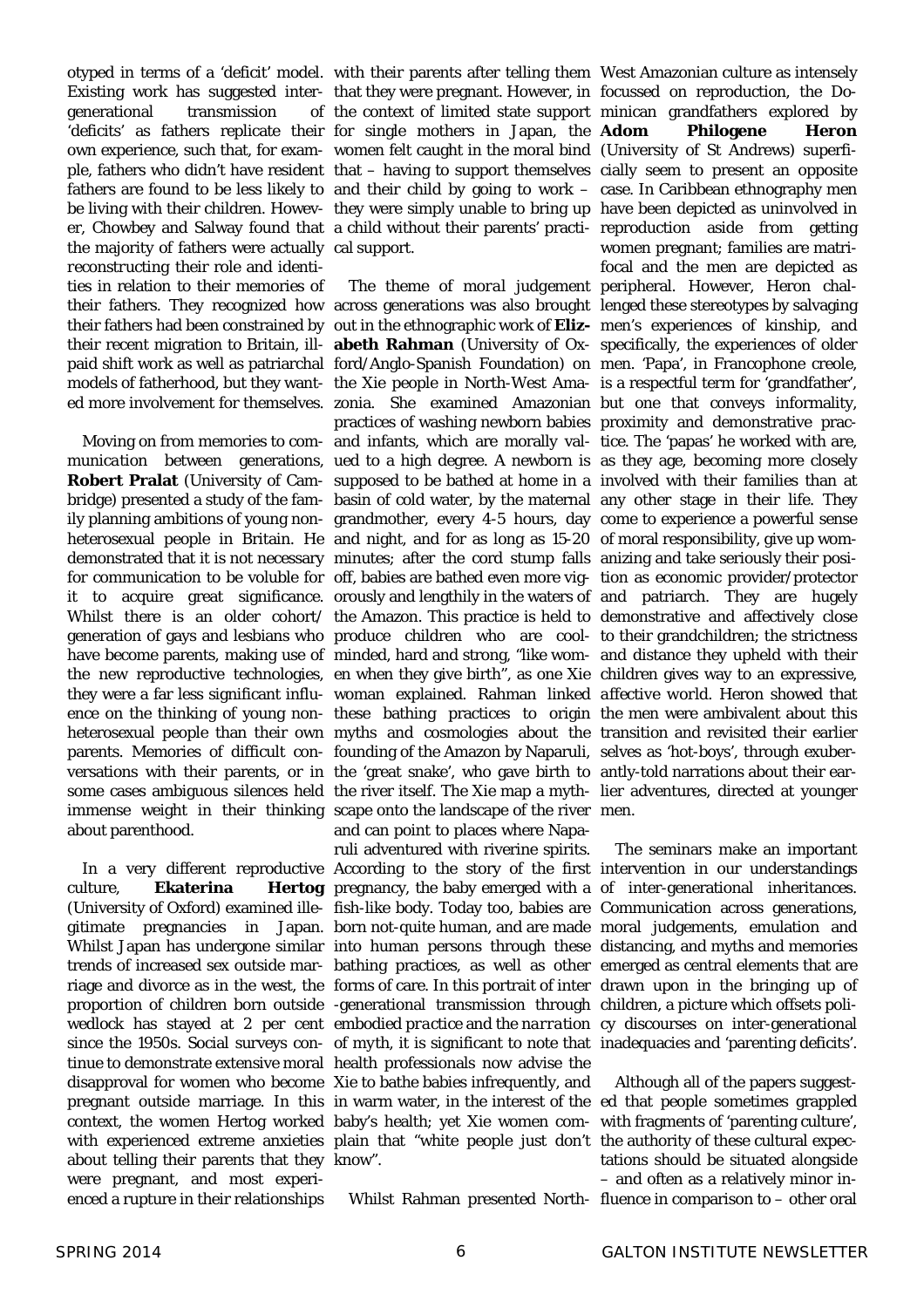practices.

 Each of the seminars was attended by students and faculty from the Institute of Social and Cultural Anthropology, Institute of Human Sciences, Medical School and Institute of Ageing, as well as local health and family practitioners from the city of Oxford.

as podcasts, and are being made Books, to bring out an edited volume available at:

http://www.isca.ox.ac.uk/ publications/podcasts/

proposal to the Fertility, Reproduc-*(University of Cambridge)* 

and textual traditions and embodied Five of the seminars were recorded tion and Sexuality series of Berghahn on the basis of the seminars.

> The convenors have submitted a *Oxford) and Siân Pooley Kaveri Qureshi (University of*

#### **'Celebrating Genomics'**

*An A-level conference – sponsored by the Galton Institute* 

The Nowgen Centre, Manchester 9 December 2013

Over 80 A-level students from colleges around Greater Manchester came together to celebrate genomics at a conference last December. They met inspiring genetics scientists, who worked with small groups in interactive sessions to explore the latest research.

2013 marked the anniversaries of two momentous developments in genetics research: it was 10 years since the publication of the 'gold standard' human genome sequence, and 60 years since Watson and Crick identified the structure of DNA. To celebrate these events, the Galton Institute sponsored Nowgen – a centre of excellence in public engagement, education and professional training in biomedicine – put on a conference for young people studying A-level Biology.

The aim of the day was to give the students an insight into cutting edge genomics research, with visits to laboratories in The University of Manchester and Central Manchester University Hospitals NHS Foundation

ments in Nowgen's laboratory, to are tested and treated. manipulate 'big' data in the bioinformatics suite, and also to discuss the

ethical implications of genomics research. Over 25 geneticists contribut-ty to go 'behind the scenes' to visit

Trust. This was complemented by the the way that new sequencing technolopportunity to try practical experi-ogies are changing the way patients

Students were given the opportuni-



Practical experiments in the laboratory

expertise and enthusiasm for the subject; they talked about not only what their work.

chester and Consultant Clinical Ge-cists. neticist at St Mary's Hospital. This gave the students a fascinating overview of the impact genomics is makdescribed some of his research and

ed to the conference to share their various laboratories around the Unithey were working on, but also about genomics research. The laboratories their career paths and why they loved included those working on arthritis The day began with a keynote lec-Splitting the students into small ture from Professor Bill Newman, groups meant they had a chance for Professor of Translational Genomic in-depth discussion and Question Medicine at The University of Man-and Answer sessions with the genetiversity and Hospital sites. This gave them a real insight into the world of research, childhood growth disorders, bacterial genomics and the NHS Genetic Diagnostic Laboratories.

ing on the NHS. Professor Newman 'genomics marketplace' where stu- The afternoon took the format of a dents visited three different 'meet the